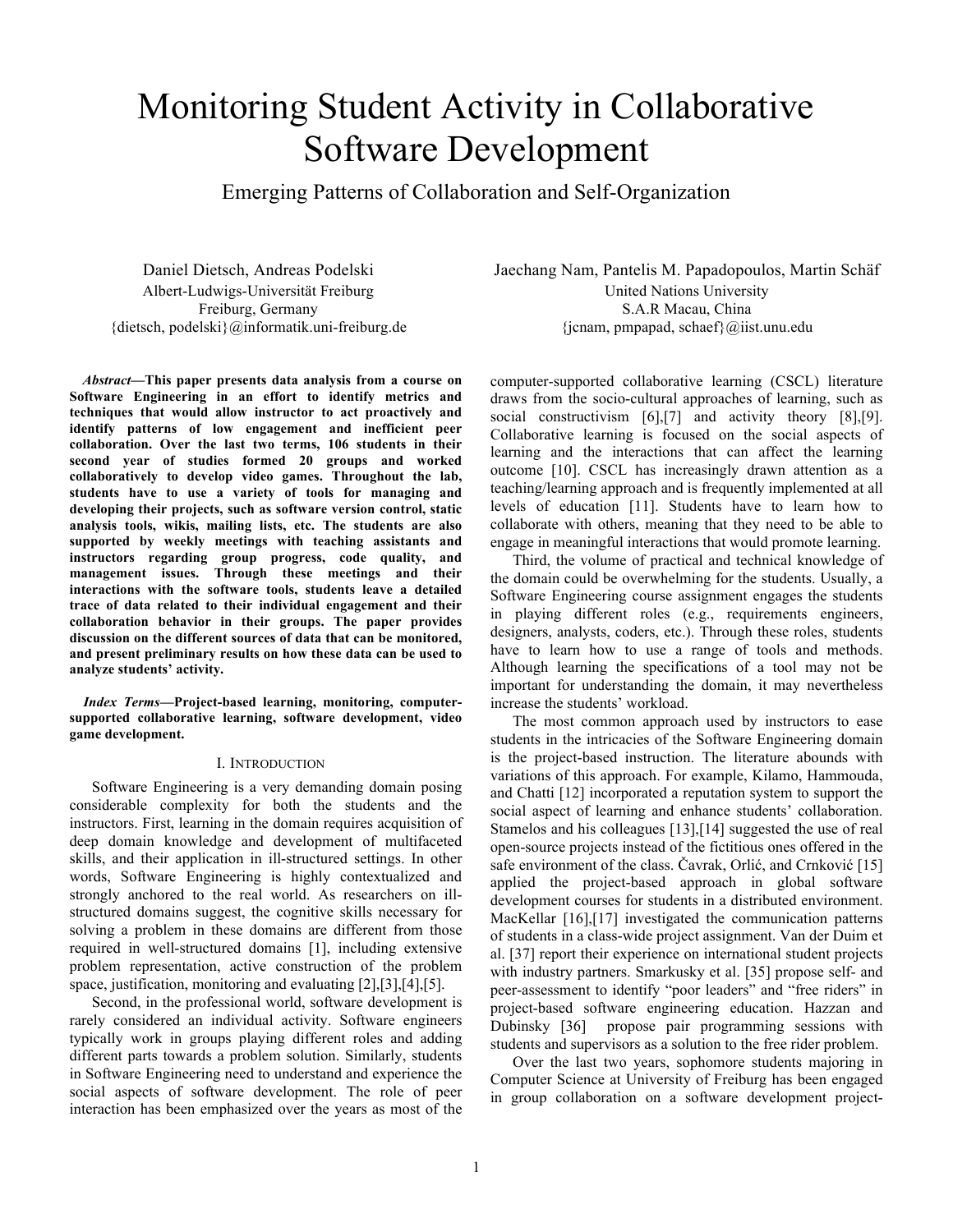based learning activity, in which students are supported by instructors, teaching assistants (TAs), and a comprehensive list of software tools that help them monitor, organize, and manage their activity. Our broader research scope is the development of a supporting learning environment that would be able to monitor students' activity and identify low engagement and inefficient collaboration patterns, and assist students and instructors in improving the learning experience. The work presented in this paper reports on the first steps towards this goal.

As students walk through the phases and milestones of the project, they leave a very clear track of their involvement in the project. Analyzing the data acquired by usage logs of the software tools, reports sent by the students, and the consulting meetings students have throughout the assignment with TAs and instructors, we provide a framework for student assessment in software development projects. Our work on this framework breaks down to three research questions:

- 1. What can be accurately and efficiently monitored?
- 2. Which are the metrics related to the degree of students' individual engagement and the collaboration patterns occurred inside the groups?
- 3. How can these metrics trigger instructional interventions from the instructors or an intelligent tutoring system?

In the following, we present (a) the theoretical background of our approach, (b) the instructional method we applied, (c) the results on students' performance during the last two academic years, (d) discussion on the proposed framework, and (e) concluding remarks.

#### II. BACKGROUND

From a theoretical point of view, our instructional approach draws from the project-based learning paradigm and engages students in collaborative activities in semester-long software development projects. Student monitoring is continuous but silent, meaning that although the data mirroring students' activity in the software tools used are available to students, it is not mandatory for the students to act upon them. Since our research scope is the development of a learning environment that would analyze and affect students' activity in real-time, our work is also related to intelligent tutoring systems.

# *A. Collaborative Learning in Computer Science Education*

Computer-Supported Collaborative Learning (CSCL) builds on the idea that peer interaction is a highly potent learning mechanism and can be realized and potentially enhanced by appropriately designed computer-based tools and scaffolds [18]. Research has shown that student interaction can indeed increase group performance and individual learning outcomes (e.g., [19],[20]). However, it has also been pointed out that productive learning interactions do not happen spontaneously within the team and research has consistently revealed that freely collaborating students may lack the competence to engage in fruitful learning interactions without external support and guidance [10]. To remedy this shortcoming, researchers have suggested various approaches to

guide the collaboration activity, such as intelligent CSCL (e.g., [21]) and scripted collaboration, that is to provide learners with guidelines that specify, sequence, and assign roles and activities to small group of learners (e.g., [22], [23]).

Even in the case of scripted collaboration, one should expect to observe a range of collaboration patterns (e.g., [24]). One reason why this happens is that the typical collaborative task description always leaves room for students' selforganization of the activity at points where the task does not describe in detail what should happen. Even fine-grained and highly structured scripts leave some room for students' interpretation of an activity. This "distance" between the prescribed task and the actually implemented activity is highlighted in the literature by distinguishing between the ideal script (the activity as prescribed by the teacher), the mental script (the mental representation of the script that the group builds from teacher's prescription) and the actual script (the actual task and interactions that students engage into) [25]. It is worth mentioning that this task-activity distance effect is put in a more general perspective by authors who emphasize that the difference "is not a dysfunction of the learner rather than intrinsic to the notion of task and human activity" [26].

It would be impossible to define a comprehensive collaboration script engulfing every aspect of the software development process. To that extent, we fix approaches particular to the domain (e.g., agile development, types of artifacts like game-design-documents), but leave other aspects deliberately open. There are several methods in the software development world that are able to organize effectively the activity into distinct phases and support students in assuming different roles and reaching set goals. For example, pair programming (e.g., [27],[28],[29]) and collaborative quadruple programming [30] methods have been proposed for teaching software development.

As we present later, we applied a variant of the Scrum method for software development [34], allowing students a large extent of freedom in terms of self-organization and role assigning.

# *B. Monitoring in CSCL*

Monitoring students' activity in CSCL settings has been a widely implemented method in intelligent tutoring systems. Soller et al. [31] propose a model for the collaboration management cycle in their seminal work. The first phase in the cycle is the collection of the interaction data. The designer has to decide on the type of data collected, for example, whether they will be based on an activity-based analysis (requiring historical log), or on a state-based analysis [32]. In the second phase, a model of interaction is constructed, based on highlevel variables and metrics that could efficiently represent the current state of interaction. Next, in the third phase, the current state of interaction can be compared to a desired model of interaction. The desired state needs to be defined by the designer using the variables of the current state. A desired state should be defined by variable values that would suggest meaningful interactions that would promote knowledge creation for the students. In the context of software development, an example of a desired state would include work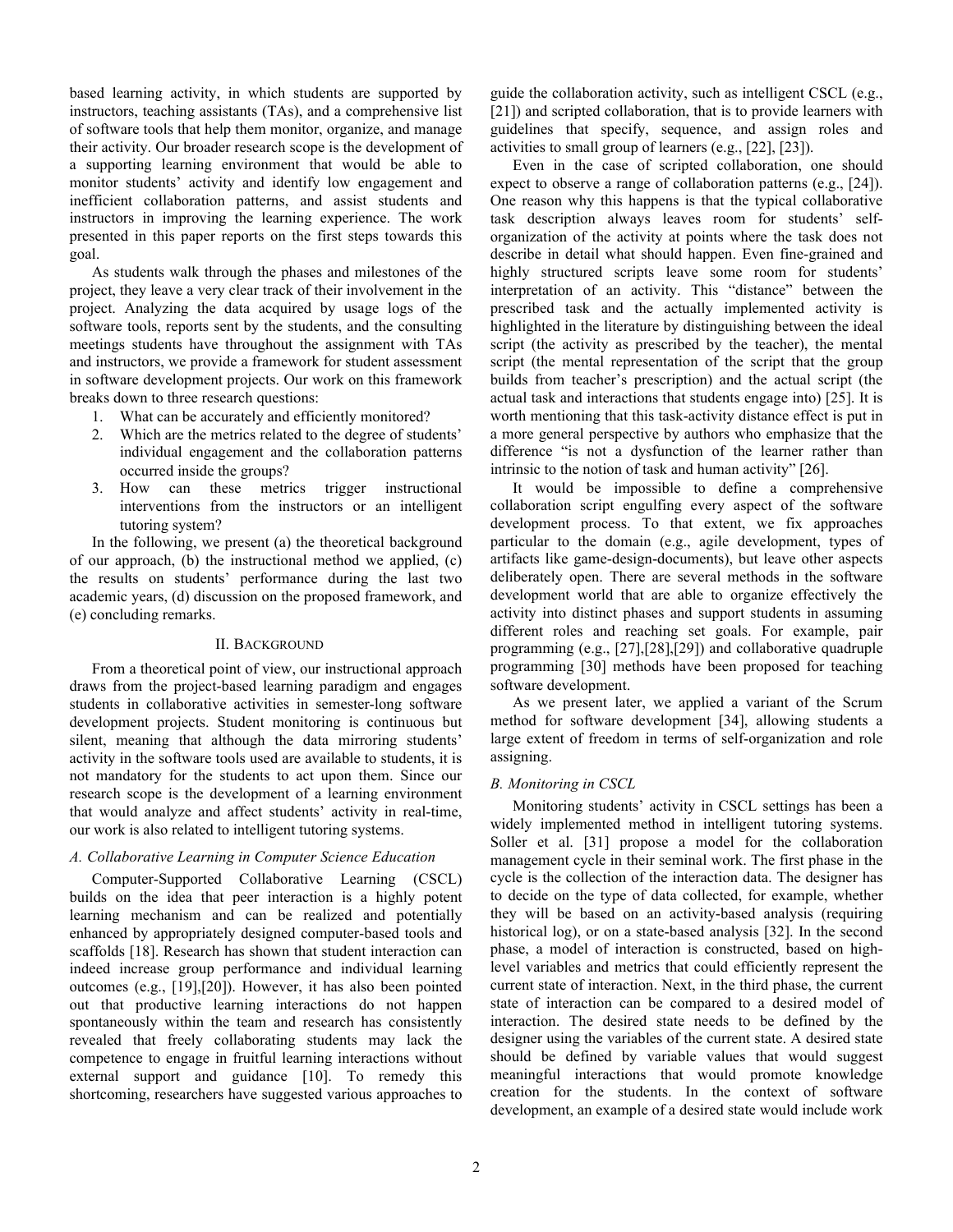distribution among the students and a regular pace of code commits. In the fourth phase, remedial actions are proposed, based on the differences observed between the current and the desired state of interaction. According to the implementation methods followed, corrective actions may be proposed by a human instructor or the system itself. Just before completing a full cycle and starting with a new iteration at the first phase, in the fifth phase of the cycle, the interaction assessment is evaluated and, if necessary, a new desired state is used until the learning goals are met. The re-evaluation can be done by a human tutor or the system, thus improving its own ability to diagnose student performance by directly analyzing student activity [33],[38].

Based on the feedback provided to the students during the activity, monitoring systems can be categorized into three groups:

Mirroring tools monitor students' activity and report that information directly back to them during the learning task through various formats (e.g., tables and graphical visualizations). The goal is to enhance students' self-awareness regarding their actions and behaviors. In mirroring tools, the human instructor is responsible for comparing the current and the desired model of interaction and deciding on an intervention.

In metacognitive tools, the information about the current state is presented along with information about the desired one. In this case, it is easier for the students to identify aspects of their interaction that may pose an issue and adapt their activity accordingly. As before, the students or a human instructor are responsible for evaluating and using this information to modify the learning activity.

Finally, guiding or coaching systems perform all the phases of the collaboration management process internally and are able to propose remedial actions directly to the students.

An example of a mirroring system in the context of software development would be a tool that presents to students a chart of their daily/weekly code commits. A metacognitive tool would also present a desired number of daily/weekly commits set by the instructor or based on the interaction model demonstrated by high-achieving students. Finally, a coaching system could alert the students via email and require a more detailed plan of daily/weekly commits. The analysis on the data we collected through the course will assist us in selecting appropriate metrics and reach meaningful conclusions regarding students' state.

#### III. METHOD

#### *A. Participants*

The study presents data for the last two terms of the course (Summer 2011 & Summer 2012). During this period, a total of 106 undergraduate students majoring in Computer Science in a three-year program participated initially in the activity (51 in the first and 55 in the second year). Students' participation was mandatory, since the activity was presented as a course on software development. In total, 6 students quit the course, while we excluded 13 more, because of their low attendance record in the course and/or their lack of engagement in the activity phases. This lowered the total population of students to 87 (43 for the first year and 44 for the second year).

In the beginning of the activity, we asked students to fill in an initial extensive, non-anonymous online questionnaire. Based on the answers from the questionnaire, 8 different scores are computed for each student, reflecting coding skill, domain knowledge, organizational skill, computer vision skill, sound editing skill, operating system affinity, negative motivation, and norm deviance. Students are then distributed by the instructors according to those scores into groups of 5 to 6 students. The distribution aims at minimizing inter-group variance for the first 5 scores, preferring the first two. The last three scores are used as tie-breaker. The scores are not disclosed to the students. Eventually, we formed 20 groups of 4-5 students (10 groups in 2011 and 10 in 2012).

## *B. Design*

We performed exploratory analysis to identify appropriate variables to analyze students' patterns of individual engagement and collaboration. The treatment was the same for all the students and the dependent variables of the study were the quantitative metrics recorded by the software tools used, and the qualitative data recorded by TAs and instructors during their meetings and communication with the students.

#### *C. Procedure*

Table I presents the steps students have to go through during the activity. On the first week of the course, students attend a mandatory introduction lecture. In this lecture, students receive information about: the basic course layout, the topic and a set of high-level requirements for the software project they are going to implement, an overview of the used process model, and a list of tools that are used throughout the course. The topic of the course is the development of a computer video game for the domain of real-time strategy games. As nearly all students so far were unfamiliar with video game development, we could exploit consistently low base domain knowledge. Furthermore, video games are popular among students and as such it is easier for the students to imagine the workings of a finished product. This popularity also allows for a much higher motivation among the students.

At the end of the lecture, students are assigned a homework that should expose them to the basic technologies used during the lab and ensure that problems with tools are discovered early. The homework also entails reading some material about object-oriented programming, programming best practices, and video game design.

Once groups are assigned, group-mailing lists reaching all students in a group, their TA, and the instructors are generated. Then, the TAs contact with their students to agree on weekly meetings.

The lab uses a modified version of Scrum as process model. The weekly two-hour meetings with the TA serve as scrum meeting, where students define their goals that are to be achieved within one week in a Sprint backlog and discuss if the goals for the previous week have been achieved. TAs ensure that work is distributed evenly, that important tasks are not forgotten, and help with technical and organizational questions.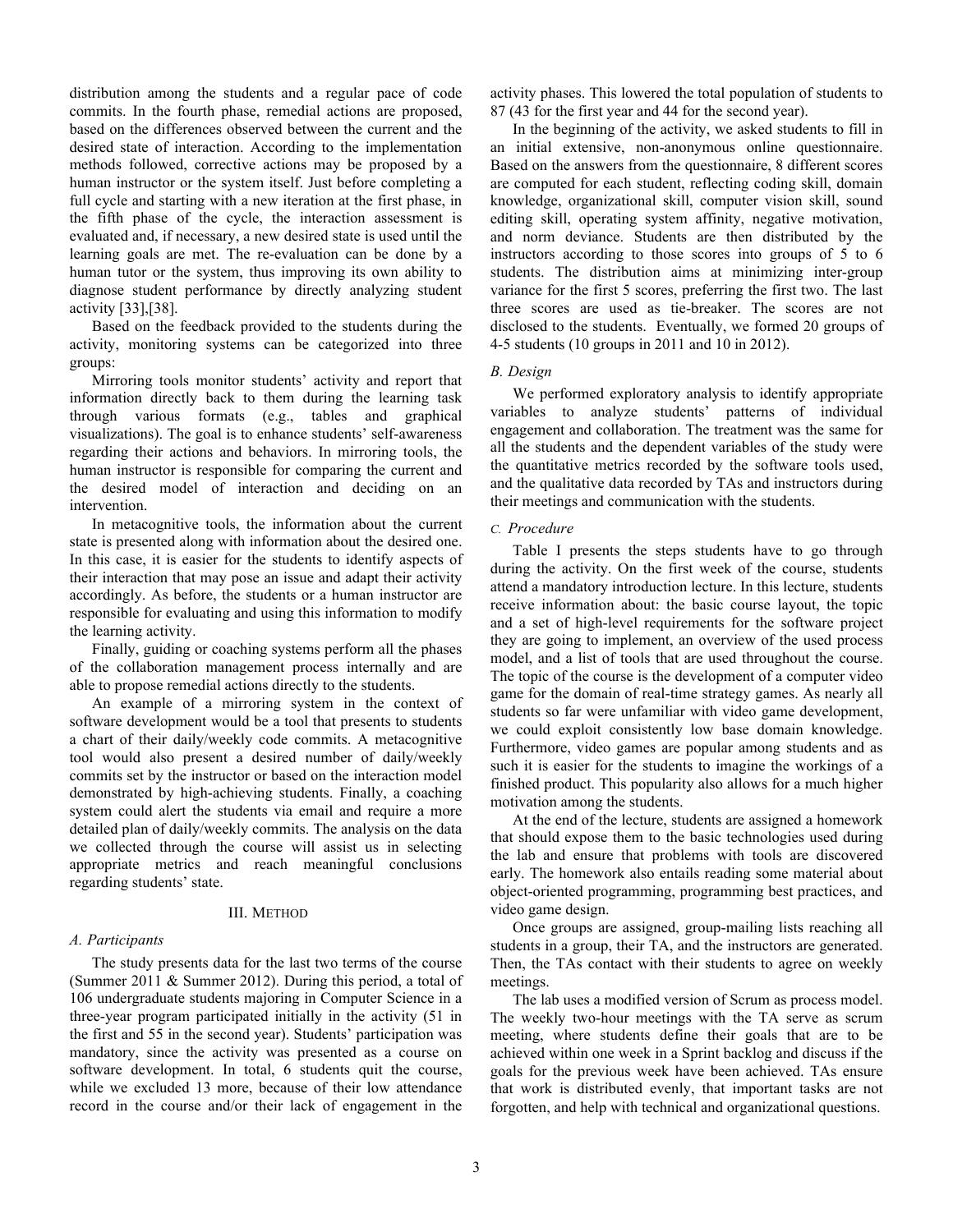TABLE I. ROADMAP FOR THE SOFTWARE LAB COURSE

| Week | <b>Activity</b>                        | Design      | Impl.       |
|------|----------------------------------------|-------------|-------------|
| 1    | Fill out questionnaire                 |             |             |
| 2    | Submit homework                        | X           |             |
| 3    | Submit game design document (beta)     | X           | X           |
| 4    | Presentation #1: Game idea             | X           | X           |
| 5    | Submit class diagram (beta)            | X           | X           |
| 5    | Milestone $#1$ : Basic prototype       | X           | X           |
| 7    | Lecture "Clean Code"                   | $\mathbf x$ | $\mathbf x$ |
| 7    | Milestone $#2$ : Interactive prototype | X           | X           |
| 8    | Submit game design document (final)    | X           | X           |
| 8    | Code review #1                         | X           | X           |
| 9    | Presentation #2: Software (beta)       |             | X           |
| 9    | Submit software (beta)                 |             | X           |
| 10   | Submit class diagram (final)           |             | X           |
| 10   | Code review #2                         |             | X           |
| 10   | Milestone $#3$ : Beta version          |             | X           |
| 13   | Milestone #4: Final product            |             | X           |
| 14   | Presentation: Software (final)         |             | X           |
| 14   | Submit software (final)                |             | X           |

After the first week, the course is structured in two overlapping phases, design and implementation. The design phase lasts from week 2 to week 8, the implementation phase from week 3 to week 14.

In the design phase, each group creates an artifact defining their own set of requirements that have to satisfy the given high-level requirements. This artifact is a domain-specific software requirement specification document called game design document (GDD). Each group also designs a software architecture that allows the implementation of their design. Here, only class diagrams are used as artifacts.

In the implementation phase, the students follow a domainspecific project plan with five milestones and implement their project accordingly. In this phase, the instructors also conduct two 2-hour code reviews with each group, explaining the use of certain metrics to discover possible errors and possibilities for improvement in the code base of the groups. During the code reviews, students are exposed to metrics generated by NDepend (www.ndepend.com) and Sonar (i.e., LCOM4, afferent and efferent coupling, cyclomatic complexity, and package stability) and statistics generated by StatSVN (www.statsvn.org) (i.e., commit patterns, ratio between added and modified content per user, total code contribution per user). The implementation phase ends with the final submission of a deployable version of the software.

We also include three mandatory presentation dates during the course. There, the groups present their current state publicly

to their fellow students, the TAs, and the instructors. The audience is also allowed to ask questions.

Lastly, each student writes a short report 1-3 times a week presenting: the tasks he is currently dealing with, the issues he faces, the time estimate for completing each task, and how much time he has already invested in each task. The reports are sent to the group mailing list. Weekly evaluations of the group by the instructors, based on a traffic metaphor, determine how many reports each member of the group has to write (green: 1, yellow: 2, red: 3).

Lastly, each week students are offered a 4-hour session of supervised programming in the computer lab of the university. During these sessions, instructors and TAs are present in the lab and can help solve technical problems more hands-on.

In order to complete the course successfully, the groups have to deliver a complete, bug-free version of their video game. We measure completeness by comparing the final product with the groups' GDD, and bug-freeness through multiple playthroughs. Admission to grading is managed on a per-student basis. Students have to send reports, attend group meetings and the presentations, and contribute continuously to the groups' project. The last part is shown through man-hours in reports, commit patterns in the repository, and the content of commits. Every admission criteria is evaluated weekly.

TAs serve as monitors for their groups, e.g., they inform the instructors of possible problems with single students or whole groups in a weekly 2-hour meeting. Because those problems are always group-specific, instructors need to continuously monitor the current group situation, and prepare specific interventions if problems surface.

After the end of the course, students can optionally fill in the final questionnaire, stating their opinions about different aspects of the whole activity.

## *D. Tools and Instruments*

We designed the initial questionnaire to better understand the students' backgrounds and strengths. It is comprised by 8 categories: personal data, programming experience, software development experience, domain knowledge, practical experience, motivation, and questionnaire quality. The instrument included both closed (Likert scale -2 to 2) and opened-type questions.

*Personal data* section refers to biographical data, such as age, year of study, major, and email address. *Programming experience* section refers to students' experience with various programming languages, and operating systems. *Software development experience* section is about familiarity with different software development tools, self-assessment of understanding of object-oriented programming, and experience with different aspects of software quality assurance. *Domain knowledge* section contains questions about students' engagement with video games, the preferred gaming platforms, and the preferred game genre. *Practical experience* section focuses on students' experiences in industry, such as roles assumed in real-world projects (e.g. manager, developer, tester), paid work, type of client (e.g., university, company), and time invested in projects. *Motivation section* is about the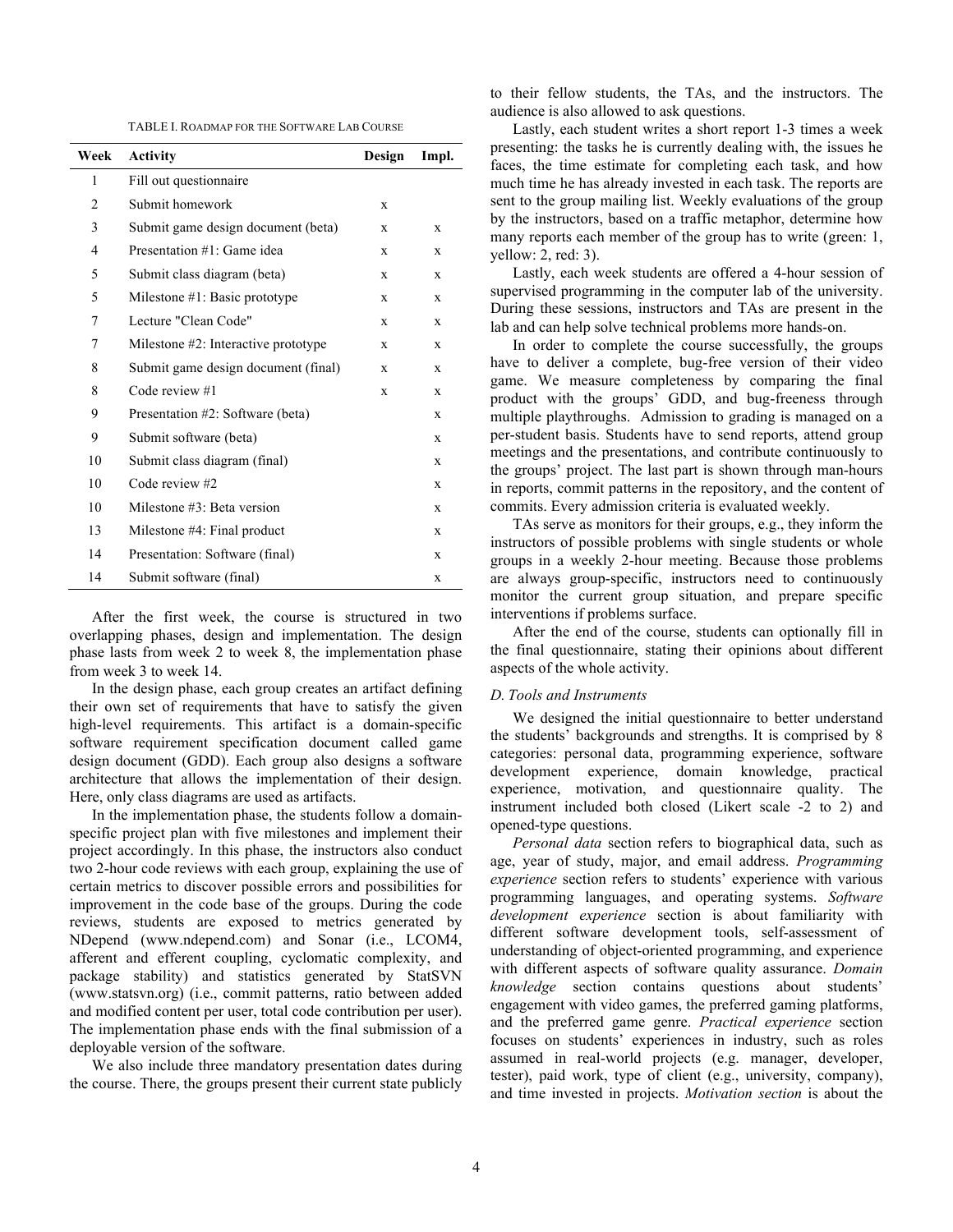reasons for signing up for the course. Finally, *Questionnaire quality* section refers to the overall quality of the questionnaire.

In the last third of the course, students can complete an anonymous online evaluation questionnaire used for the official evaluation of the university, hence only a part of it is designed for the course and this work. Those items were designed to evaluate the performance of the TAs and the instructors, the performance and suitability of the various tools provided, and the general level of acceptance regarding the different aspects of the software lab such as the overall workload, the amount of support provided, and the impact of the course to students.

Besides the various information sources, students are given multiple software tools that support their project. During the course, students have access to a Wiki, where information regarding game development, programming language, tool usage and course organization is available to them. Furthermore, they are continuously encouraged to ask their group members, their TAs, or the instructors if they face problems or have questions. To this end, we set up a group-chat software (IRC) where instructors and TAs can be asked anonymously, outside of office hours, and on weekends.

Every group has access to a version-control (Subversion: subversion.apache.org) and bug-tracking system (Trac: trac.edgewall.org). A build server generates nightly builds of the repositories, runs unit tests, and informs the students via email about issues with their project. On the client side, students use Microsoft Visual Studio 2010 as IDE (www.microsoft.com/visualstudio/eng/downloads#d-2010-

express). One of the technical requirements is the usage of  $C#$ as programming language together with the game development framework XNA 4.0 (www.microsoft.com/en-us/download/ details.aspx?id=23714), both for .NET 4.0. Additionally, we use JetBrains ReSharper (www.jetbrains.com/resharper) as plugin to the IDE. It allows the on-the-fly enforcement of coding conventions and also serves as a kind of tutoring system, as it uses heuristics to suggest language usage opportunities to the students. Besides those mandatory tools, students have access to web-based analysis software that informs them about various metrics and statistics regarding their source code. StatSVN generates daily per-user statistics from the repositories and compares them among the developers. Codehaus Sonar (www.sonarsource.org ) generates daily source code metrics (like lines of code, cyclomatic complexity of methods or types, etc.) from the nightly builds. Doxygen (www.stack.nl/~dimitri/doxygen) generates daily source code documentation together with dependency diagrams from comments in the code.

## *E. Data Analysis*

In the analysis, we collected data from the students, the TAs, and the software tools used in the activity. Students' data came through the weekly reports they had to submit and the emails they sent to the mailing list. Students informed us about the list of tasks they performed each week and the time they allocated to each task. TAs were able to give us more qualitative information, because of the frequent communication they had with students. So, opinions, unresolved issues, and any kind of problems were discussed with them. Perhaps the

more valuable input regarding TAs' role in the activity was to assist the instructor in determining the status of a group. For this, a traffic light metaphor was adopted. Green status means that the instructors were confident that this group would reach the next milestone without any trouble, yellow status means there is room for improvement and the instructors are unsure if the group reaches the next milestone, and red status means that the instructors are sure the group will not reach the next milestone and/or has not reached the last one.

The bulk volume of our analysis though, came from the log files of the software tools used. For data analysis, we collected weekly information from software repositories such as Subversion and Trac (Table II). All data are collected on a weekly basis to observe the change of collaboration patterns over time. A commit in Subversion shows the progress history of a project. By simply counting the number of commits, we can estimate the progress made by each group or student. We count the number of commits in different levels (group or student) and targets (commits for source code, binary, or both). In this way, we can analyze how much each group or student contributes to which tasks of a project.

The use history of Trac can provide the collaboration data of students to deal with reported issues and Wiki pages in terms of project management. To analyze the use pattern of Trac, we count the POST logs from Trac http logs. The POST logs represent the number of added or edited posts such as an issue and a Wiki page. We also computed Trac access counts in both group and student levels.

To analyze the frequency of communication, we count the number of emails sent in each group on a weekly basis. With this data, we can investigate whether communication frequencies can affect grades or not.

In addition, we consider the number of files, which are modified by the same number of students. We regard the students who commit a modified file in Subversion as owners of the file. For example, if only the files A and B are individually modified and committed by four different students in a certain week, the number of files by four owners is 2 in that week. By analyzing this data, we can investigate students' collaboration patterns on project files; that is whether students tend to work on same files together or not over weeks.

TABLE II. TYPES OF WEEKLY DATA COLLECTED

| <b>Type</b>               | <b>Target</b>                          | <b>Description</b>                                        | Level             |  |
|---------------------------|----------------------------------------|-----------------------------------------------------------|-------------------|--|
|                           | Source code (.cs)                      | Weekly<br>counts of<br>of<br>commits<br>all,              | Group,<br>Student |  |
| $#$ of commits            | Binary (.jpg, .png,<br>.bmp, and .wav) | source code,<br>or<br>binary files.                       |                   |  |
| #<br>of<br>Trac<br>access | <b>POST</b>                            | Weekly Trac access<br>counts collected<br>from http logs. | Group,<br>Student |  |
| $#$ of emails             | All sent emails                        | Weekly count of all<br>emails sent by each<br>group       | Group             |  |
| $#$ of files by           | Source code (.cs)                      | Weekly count of the<br>number of files                    | Group             |  |
| owners                    | Binary (.jpg, .png,<br>.bmp, and .wav) | owned<br>by<br>N<br>students                              |                   |  |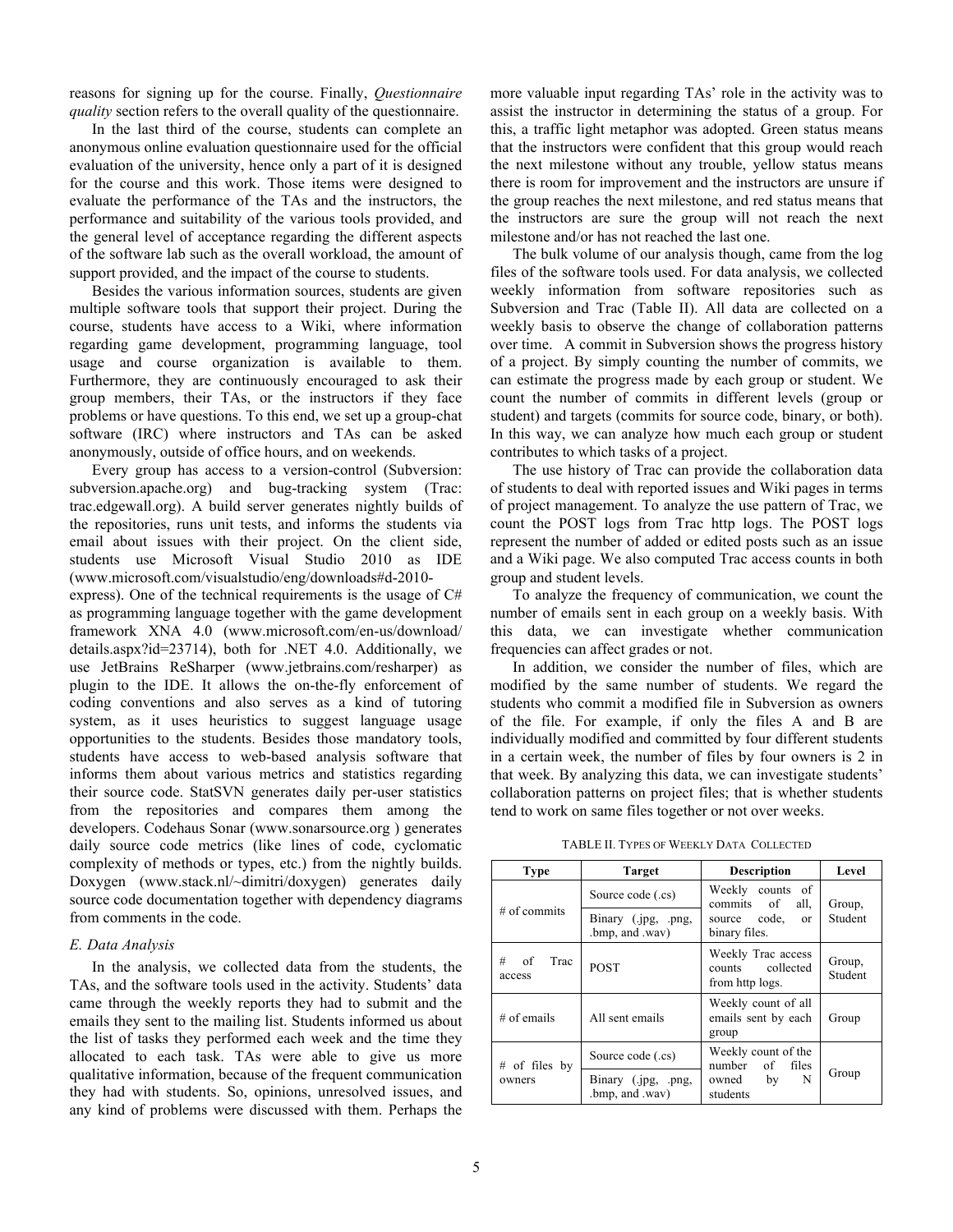#### IV. RESULTS

#### *A. Student Profile and Performance*

Results analysis on students' answers in the initial questionnaire revealed that students had programming experience in  $C++ (80.18\%)$ , since they were already in their fourth semester of studies. However, a much lower number of students were familiar with C# (16.98%). As such, the technical requirements posed by the course were highly demanding for most of the students. Additionally, students had mixed opinions about their programming skills  $(M = -0.11)$ ,  $SD = 0.96$ . Finally, student motives for participating in the course were in descending order the selected topic (62.26%), the chance to work collaboratively with other (53.77%), and to learn programming (50.94%).

All students in a group received the same grades. Despite the demanding nature of the course, students' performance was satisfying  $(M = 7.50, SD = 2.52)$ , with 6 groups receiving full grade and only 3 borderline passes.

## *B. Individual Engagement*

Based on (a) the data gathered through information retrieval techniques on the software tools used during software development, (b) students' self-reported information in weekly reports, and (c) discussions between students and TAs in the consultation meetings, we analyzed students' activity in two levels. Our first concern was to evaluate how each individual was engaged into the activity. In other words, what kind of roles and responsibilities did each group member acquired, how much effort each one contributed to the final product, and which were the dominant working patterns that emerged? On a second level, we focused on the collaboration patterns occurred inside the groups, meaning the distribution of workload, the amount of communication, and the product developed throughout the 14 weeks of the activity.

Starting with the roles each student in a group acquired, we based our analysis first on the number of commits the students performed, then on tickets issued, and lastly on the selfreported number of hours for work on the project (Table III).

As expected, the source files committed were significantly more than the binary files. Binary files are usually images related with the user interface. As such, work on binary files is expected to be less. While all students committed code, an interesting pattern appeared in some of the groups. In 12 groups, the role of the designer was played almost exclusively by 1 or sometimes 2 students who were responsible for more

TABLE III. METRICS OF INDIVIDUAL ENGAGEMENT

|                | <b>Per Student</b><br>$(n = 95)$ |          | Per Group<br>$(n = 20)$ |          |
|----------------|----------------------------------|----------|-------------------------|----------|
|                | M                                | (SD)     | M                       | (SD)     |
| Code           | 113.60                           | (86.50)  | 590.95                  | (150.24) |
| <b>Binary</b>  | 10.08                            | (10.32)  | 51.90                   | (24.37)  |
| <b>Tickets</b> | 104.18                           | (118.45) | 494.85                  | (349.57) |
| <b>Hours</b>   | 163.09                           | (71.36)  | 775.89                  | (196.21) |



Fig. 1. Group distribution according to different roles

than the 80% of the visual work done. The distinct distribution of workload did not affect groups' performance as this way of work was evident in both high and low achieving groups. In total, 17 students took the role of a lead designer, while in the rest 8 groups this responsibility was equally assumed by the members.

Similarly, we can identify role of a lead coder, the student who was responsible for almost half of the code committed by his group. Hence, based on the number of code commits, the role of lead coder appeared in 13 groups, while the workload for programming was balanced in the remaining 7 groups. Once again, the distinction between groups based on the role of a lead coder is not correlated to the groups' performance and or the appearance of lead designers. Eventually, there were only 4 groups where both roles of lead designer and coder appeared and in 3 of them, both roles were played by the same students. We refer to these students as group leaders since they are responsible for most of the work done in their teams. Figure 1 presents the distribution of the groups based on the existence of lead designers, lead coders, and group leaders.

The appearance of lead roles allowed other students to stay behind. We borrow the term "free riders" from [35] to refer to students that applied low engagement strategies. These students are usually responsible for less than the 10% of all the work done in the project, while in some cases the percentage of commits done by these students was even lower than 3%. Free riders were almost a universal phenomenon, as there were 15 groups with 19 free riders in total.

Two more metrics for estimating students' engagement were the number of tickets posted during the activity and the working hours students reported in their weekly reports. Issuing tickets suggests that students have spent time on the project to be able to identify specific tasks that needed to be carried out. In that sense, our assumption is that a high number of tickets could suggest a deeper understanding of the developing project.

Commits and tickets were easy to count, by looking into the log data of the software tools. However, for the actual amount of time spent on the project, we had to ask student. Although we cannot directly link the amount of time spent with the quality of the outcome, we accept the self-reported metric of hours spent on the project as an estimate for students' engagement.

A descriptive level analysis indicated that the total numbers of commits, tickets, and hours for each student may be correlated. Indeed, statistical analysis revealed that code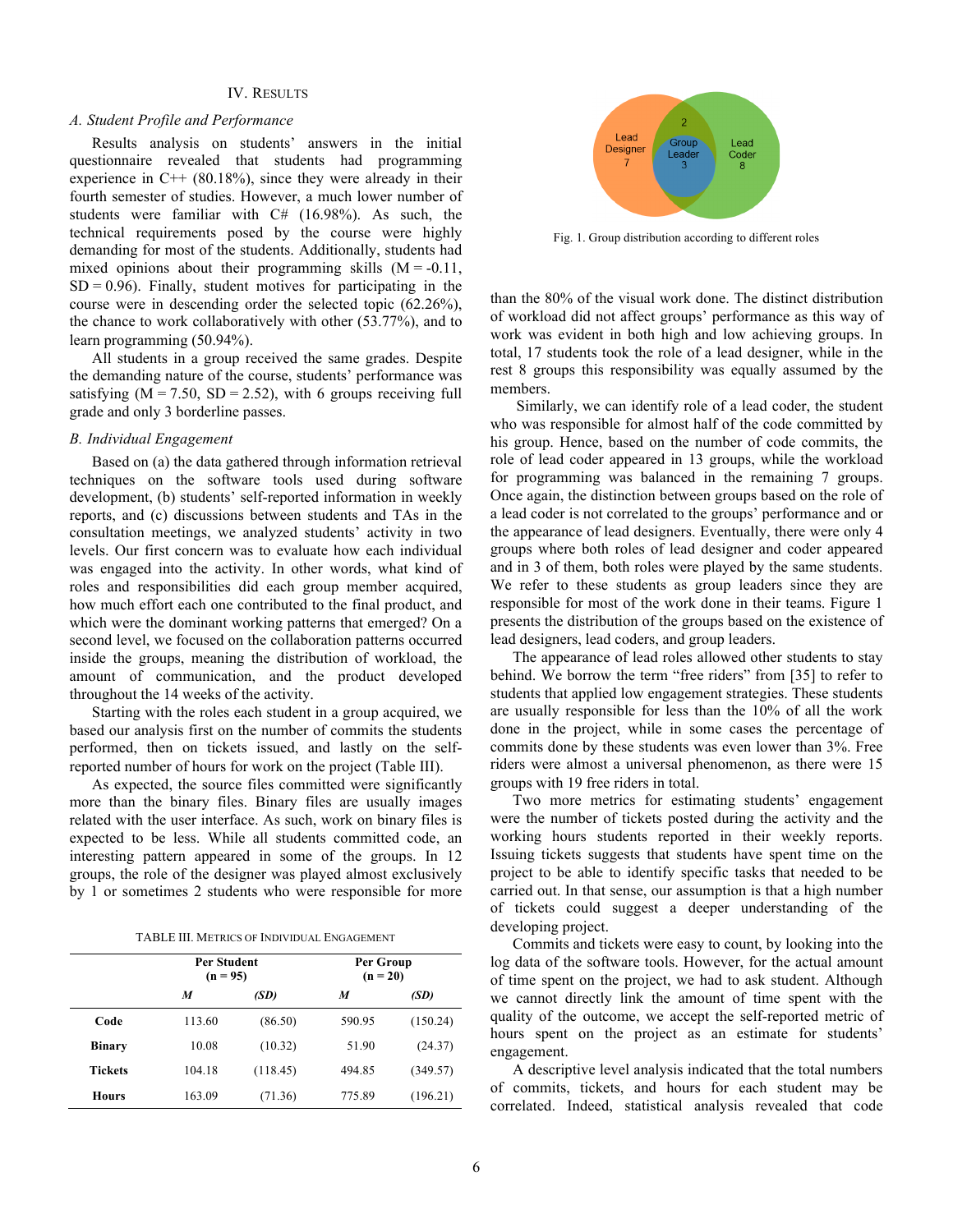TABLE IV. PEARSON'S CORRELATION COEFFICIENT

|                | Code | <b>Binary</b> | <b>Tickets</b> | <b>Hours</b> |
|----------------|------|---------------|----------------|--------------|
| Code           |      | $0.210*$      | $0.334**$      | $0.471**$    |
| <b>Binary</b>  |      |               | 0.048          | $0.246*$     |
| <b>Tickets</b> |      |               | 1              | $0.233*$     |
| <b>Hours</b>   |      |               |                |              |

\* p<0.05, \*\* p<0.01

commits, binary commits, tickets, and hours are all significantly correlated (Table IV), with the only exception being a lack of correlation between binary commits and tickets, which is normal, since most tickets refer to coding issues rather than design. The correlation between the commits and the selfreported hours, suggests that students answers in the reports were true, since the self-reported working pattern seems to mirror what is monitored through the software log.

Figure 2 presents how students distributed their workload throughout the period of the 14 weeks. Usually, work on visual parts starts earlier, but, after week 4, work on code and design goes almost in parallel. There is continuous rise and then a significant drop during week 8. This is when students have to submit the final game design document, and, as expected, their efforts during this week are allocated mostly into finalizing this document. Also in week 8 students go through their first code review session with their TA, and this is where they get a deeper analysis of issues regarding their produced code. The degree of effort increases during the next couple of weeks, until the second code review in week 10. Between weeks 10 and 13, students' progress is still high but with a considerably decreased pace. This could be attributed to the lack of any major deadline. On week 13, they discuss with their TA the state of the progress of the project and issues for the upcoming presentation. After that there is a final sprint towards week 14, where they finalize everything and get ready to submit their project.

#### *C. Collaboration Patterns*

To understand the collaboration patterns that emerged in



Fig. 3. Effort distribution throughout the course



Fig. 2. Group States during the Course

the groups and also to identify links between groups with similar performances, we took into account - on top of code and binary commits, tickets, and hours - three additional variables for each group for each week: (a) group state according to the traffic light metaphor, (b) number of emails sent in the mailing list of the group, and (c) the percentage of files with shared ownership. As we mentioned earlier in the data analysis, shared ownership suggest work overlapping and possible miscommunication among the group members. Also, a sudden peak on the ownership metric could suggest a rapid reallocation of responsibilities, indicating another type of troubled collaboration.

Figure 3 presents how groups' states changed during the 14-week period. As we mentioned earlier, the state is based on the TA's estimation about the probability that a certain group will be able to reach its goals. It is obvious that right before the first code review session and the submission of the final game design document, half of the groups went into red. Most of them were able to recover during the following weeks.

Another interesting case was a group whose state became red after week 4. This group was not able to recover and was trailing behind through the whole assignment, having also the lowest grade in the class. Statistical analysis showed that the last state of each group was strongly correlated with the final grade of the group in the course  $(r = 0.696, p = 0.001)$ . Case by case analysis also revealed that the performance of groups that reported lower working hours in the project than others by week 6 and were also behind in terms of commit numbers, tend to be negatively affected in terms of group state and final course grade.

While tickets were used to manage project tasks, the group mailing list served the purpose of overall communication, task allocation, scheduling meetings, QA sessions, and so on. The number of emails sent per group increased during the first few weeks and remained stable throughout the course  $(M = 380.65)$ ,  $SD = 205.91$ . According to TA's reports, there were also groups where the group mailing list was used interchangeably with the ticketing tool, while in others the issue of a new ticket could trigger more emails. We tested this finding for the latter by calculating the cross-correlation coefficient between the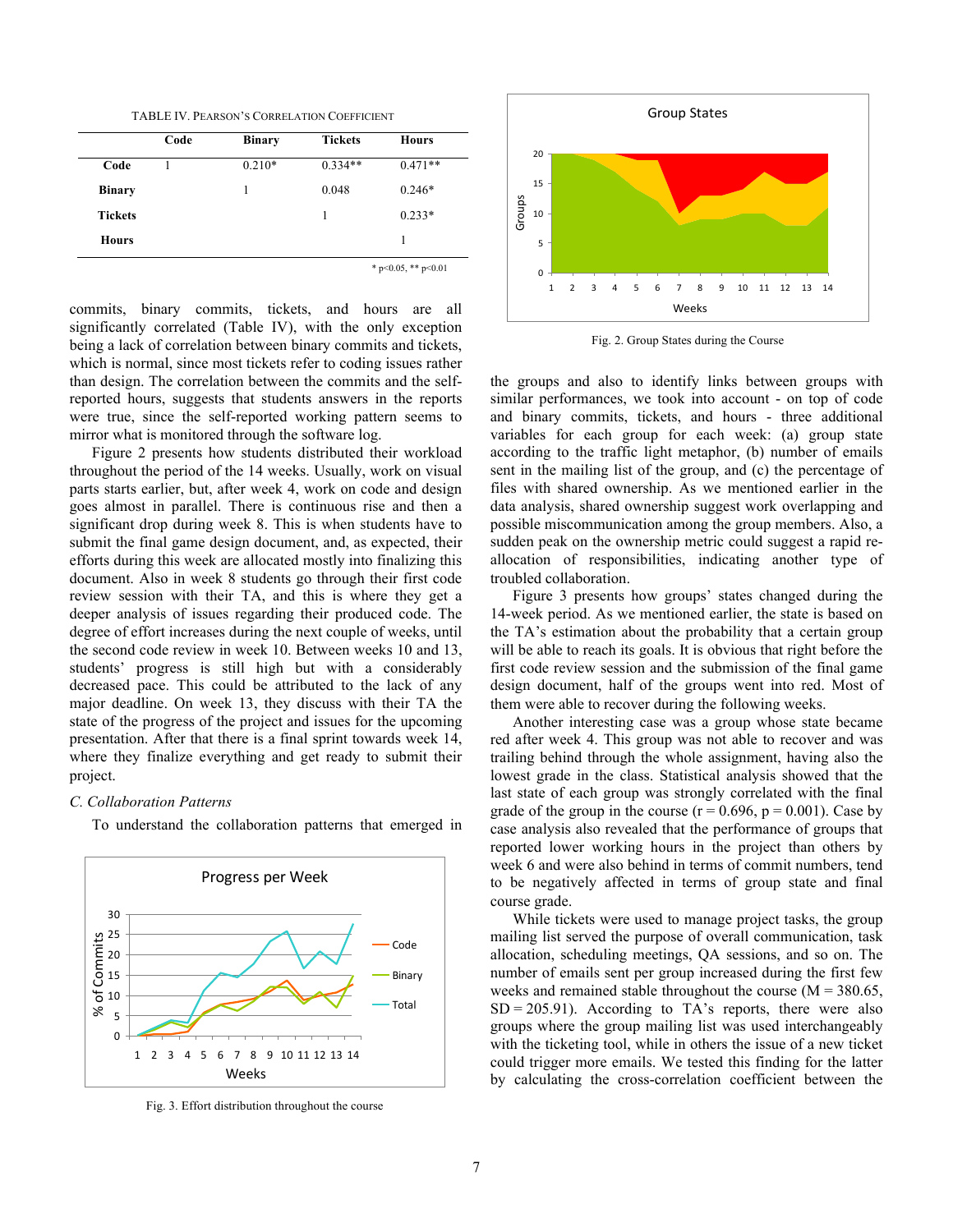

Fig. 4. Group States during the Course

time series of tickets and emails each week and results showed that the two variables were significantly correlated  $(p<0.05)$ .

Finally, we analyzed groups' collaboration patterns in terms of ownership. As expected, the percentage of files that were modified by more than one group members during the same week grew throughout the 14-week period (Fig. 4). After examining the emerging lead roles in the groups, our initial hypothesis was groups with and without a leader would have different ownership patterns. However, cross-correlation coefficient analysis on the time-series of these two sub-groups revealed that they were almost identical (p<0.05). Additionally, in 9 groups, the patterns of code commits and ownership ratio were significantly correlated, suggesting that the more the student committed, the more they started to modify each other's files.

#### *D. Student Opinions on the Course*

Table V presents selected results from the final questionnaire. For both years, more than half of the students participated in the questionnaire.

According to students, the workload was too high in relation to the credit points for the course. This result is expected, as other courses in the curriculum give an equal amount of credit, where a final exam is the only assessment. However, when asked about the relation of workload to learning outcome, students tend to be satisfied with the workload. Another interesting result is that students assess their contribution to the project as valuable for the team. This indicates that students see themselves as a valuable part of the team and that their collaboration with others had a positive effect on their work.

Most of the provided tools were positively received by the students. In particular, SVN and ReSharper are considered highly valuable. The large acceptance of ReSharper indicates that we can put more emphasis on code quality and supporting tools in the future.

The IRC channel was also very popular among few students, however, it was not widely used. We are thinking about moving more face-to-face tutoring towards the use of IRC to encourage students to use this tool.

TABLE V. SELECTED RESULTS FROM THE FINAL QUESTIONNAIRE

|                                             | 2011 |        |    | 2012 |        |    |  |
|---------------------------------------------|------|--------|----|------|--------|----|--|
|                                             | M    | (SD)   | n  | M    | (SD)   | n  |  |
| Workload in relation to<br>credits          | 1.88 | (0.31) | 35 | 1.44 | (0.56) | 27 |  |
| Workload in relation to<br>learning outcome | 0.60 | (1.04) | 35 | 0.42 | (0.88) | 26 |  |
| Value of my contribution<br>for the team    | 1.00 | (0.93) | 34 | 1.33 | (0.60) | 27 |  |
| <b>Usefulness of provided tools</b>         |      |        |    |      |        |    |  |
| ReSharper                                   | 1.54 | (0.60) | 33 | 1.30 | (0.95) | 20 |  |
| Trac                                        | 0.42 | (1.14) | 28 | 0.12 | (1.20) | 24 |  |
| <b>SVN</b>                                  | 1.74 | (0.43) | 27 | 1.47 | (0.75) | 19 |  |
| <b>IRC</b> Channel                          | 1.61 | (0.62) | 13 | 1.14 | (0.83) | 7  |  |
| Lab computers                               | 1.11 | (1.09) | 18 | 1.30 | (0.95) | 20 |  |

Lab computers considered useful as well by the students. This is, in a way unexpected, as most of the students have more powerful equipment and laptop computers. However, this public space with the necessary equipment to work collaboratively on the project was widely used by the students.

## V. DISCUSSION

Regarding our first research question on what can be accurately and efficiently monitored, our work presents a significant amount of data. Starting from the tools used by the students, metrics such as the number of commits, tickets, and emails, and the ratio of shared ownership could collectively paint a picture of the engagement of individuals in the activity. Although one can argue that volume and submission patterns are not necessarily related to the quality of the work produced, a low number of commit and an irregular pattern of submission should catch attract trigger instructor's attention. Information retrieval techniques can go even deeper.

Throughout this analysis we identified additional sources of data, which have not been used for this paper. Our results show, for example, that the status of groups assigned by their TAs can be valuable to predict students' performance. However, the weekly reports students send according to their traffic light state, are only used for the self-reported working hours. Information about which tasks have been reported as complete or incomplete has not been considered, as the template for the report did not allow us to mine this data automatically. A certain future improvement would be to replacing the emailed reports with web-based forms, and to define a standardized encoding for the tasks in such a project to get more information about the individual progress of each student.

The ticketing system turned out to be less useful than expected, as results showed that most of the ticketing activity took place even before the students started programming. As ticketing is something that is widely used in the professional world, we need to put more emphasis on encouraging Trac usage from students. Here, the aforementioned standardized encoding of tasks could also prove useful.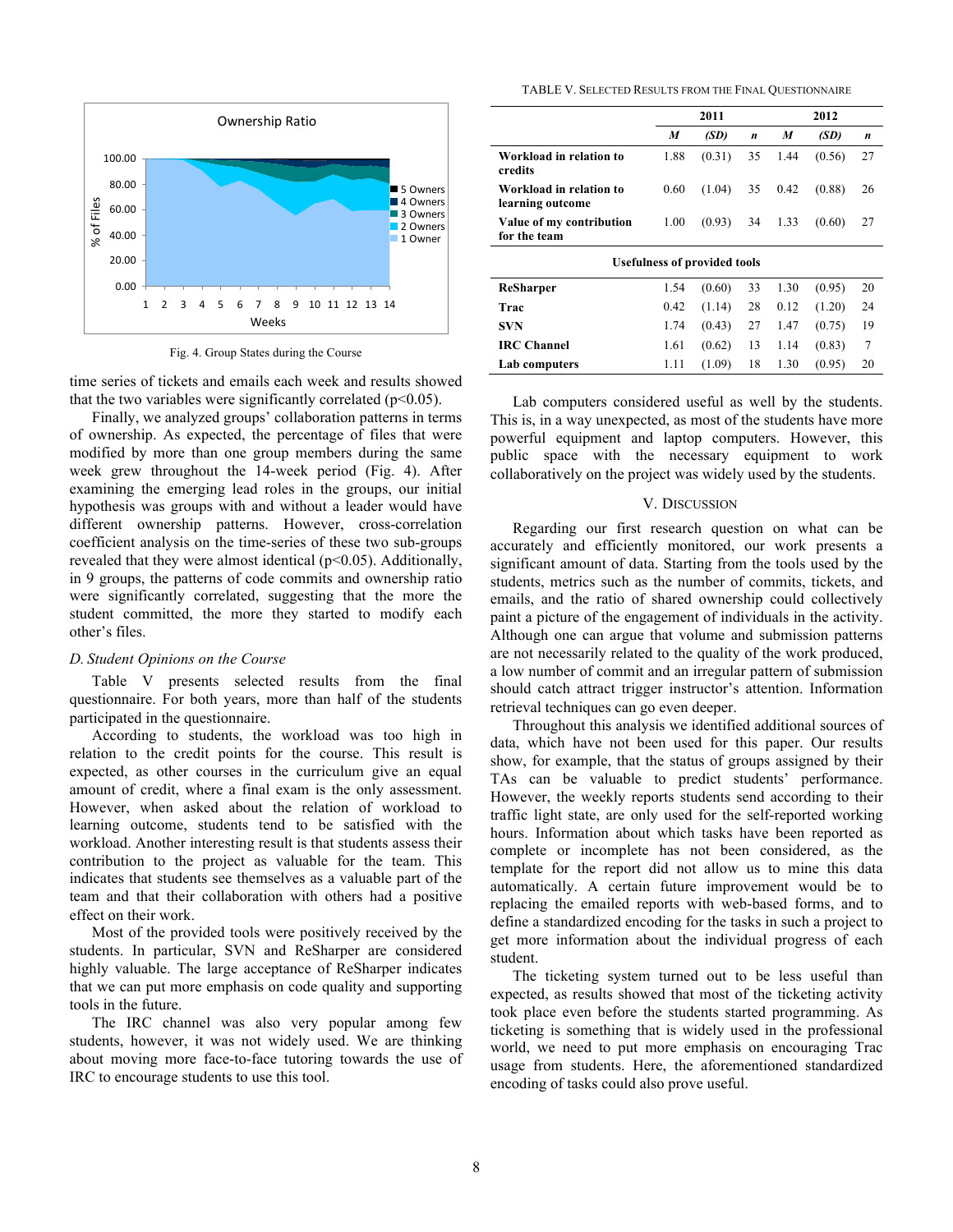Regarding the metrics related to patterns of individual engagement and collaboration, we suggest that the number of commits, the self-reported working hours, and the posted tickets could provide first level evidence on individual participation in a group. Based on these metrics it was easy for us to identify the emergence of lead roles and free rider behaviors.

The combination of the above with group metrics such as the group state, the number of emails, and the file ownership ratio could provide insights on the collaboration patterns. The three groups with the lowest grades reported less working hours than average during the first weeks of the coding phase. Furthermore, all these teams started to commit to their SVN relatively late, compared to other groups. Additionally, while it is somewhat expected that students are going to divide the workload and assume distinct roles choosing specialties, the appearance of a group leader could suggest problematic allocation of workload, since one student is responsible for most of the work, and this allows others to stay behind. Finally, the information about ownership gave us indications about students' collaboration, but it is clear that more detailed information is necessary in order to benefit significantly from this metric. Future research can focus on information about the shared ownership not only in general in the group level, but also between group members. In this way, we will be able to identify more patterns of peer interaction within the group.

Finally, regarding instructional interventions, our data suggests that code reviews and programming sessions turned out to be an effective instrument to increase the overall activity of a group. We observed that regular deadlines, such as prototype presentations, increase the activity of students. This is in line with the idea of having an executable prototype after each sprint in the Scrum process. We will use this to improve our variation of the Scrum process for this lab and develop better assessment techniques for the outcome of sprints.

## VI. CONCLUSIONS AND FUTURE WORK

The primary goal of the course is to introduce students to collaborative software engineering. The students were exposed to a variety of tools that are commonly used in professional software engineering. By using these tools, students generated a detailed trace about their individual engagement, which we use to search interaction patterns that allow us to predict problems in the collaboration behavior within their group.

From the obtained data we are able to identify common problems such as the free rider phenomenon. Several other issues of individual groups regarding bad collaboration behavior could be monitored along the collected data. However, in several cases, the data is not enough to effectively identify individual or collaborative patterns that can be useful for future iterations of the course. Here, we identify several shortcomings in our course design, which could be mainly attributed to the high degree of freedom allowed to students. First, the data obtained from the Trac system was below our expectation. We will adjust the course design towards a more mandatory use of Trac. Second, the weekly report emails could not be analyzed automatically due to a lack of structure. Even

though we could extract the individual working hours reported, we could not identify which tasks have been completed in a week. Here, we propose a shared taxonomy between Trac, report emails, and the requirements in the GDD. Such a link will provide very detailed information about the student's individual progress. Third, the ownership data did not give the expected results. In the future, we will compute ownership between groups of students to find patterns of subgroups.

Overall, we are satisfied with the outcome, as the data analysis on students' activities are in line and can predict to an extent the grades we assigned to each group. Equally important though is the fact that students seem to appreciate the instructional method and the learning benefits of our approach.

#### ACKNOWLEDGMENT

Supported in part by Macau Science and Technology Development Fund in the context of (a) the COLAB project, and (b) the PPAeL project, File No. 019/2011/A1.

#### **REFERENCES**

- [1] Jonassen, D. H. (1997). Instructional Design Models for Well-Structured and Ill-Structured Problem-Solving Learning Outcomes, Educational Technology Research & Development, 45(1), 65-94.
- [2] Sinnott, J. D. (1989). A model for solution of ill-structured problems: Implications for everyday and abstract problem solving, In J. D. Sinott (Ed.), Everyday problem solving: Theory and application. New York: Praeger, 72-99.
- [3] Voss, J. F., & Post, T. A. (1988). On the solving of ill-structured problems, in M. H. Chi, R. Glaser, & M. J. Farr (Eds.) The nature of expertise. Hillsdale, NJ: Lawrence Erlbaum Associates, 261-285.
- [4] Ge, X., & Land, S.M (2003). Scaffolding Students' Problem-Solving Processes in an III-Structured Task Using Question Prompts and Peer Interactions, Educational Technology Research & Development, 51(1), 21-38
- [5] Ge, X., & Land, S.M (2004). A Conceptual Framework for Scaffolding Ill-Structured Problem-Solving Processes-Using Question Prompts and Peer Interactions. Educational Technology Research & Development, 52(2), 5-22.
- [6] J. Piaget. The Childs Conception of the World. Rowman and Allenheld, New York, 1960.
- [7] L. S. Vygotsky. Mind in Society: The Development of Higher Psychological Processes. Harvard University Press, 1978.
- [8] Jonassen, D.H. (2000). Activity theory revisited. In D.H Jonassen & S.L. Land, (Eds.), Theoretical foundations of learning environments. Mahwah, NJ: Lawrence Erlbaum Associates.
- [9] Engeström, Yrjö (1999). Activity theory and individual and social transformation. In Yrjö Engeström, Reijo Miettinen, & Raija-Leena Punamäki (Eds.), Perspectives on activity theory (pp.19-38). Cambridge, England: Cambridge University Press.
- [10] Liu, C. C., & Tsai, C. M. (2008). An analysis of peer interaction patterns as discoursed by on-line small group problem-solving activity. Computers & Education, 50, 627–639.
- [11] Dimitracopoulou, A., & Petrou, A. (2005). Advanced Collaborative Distance Learning Systems for Young Students: Design Issues and Current Trends on New Cognitive and Metacognitive Tools. THEMES in Education International Journal.